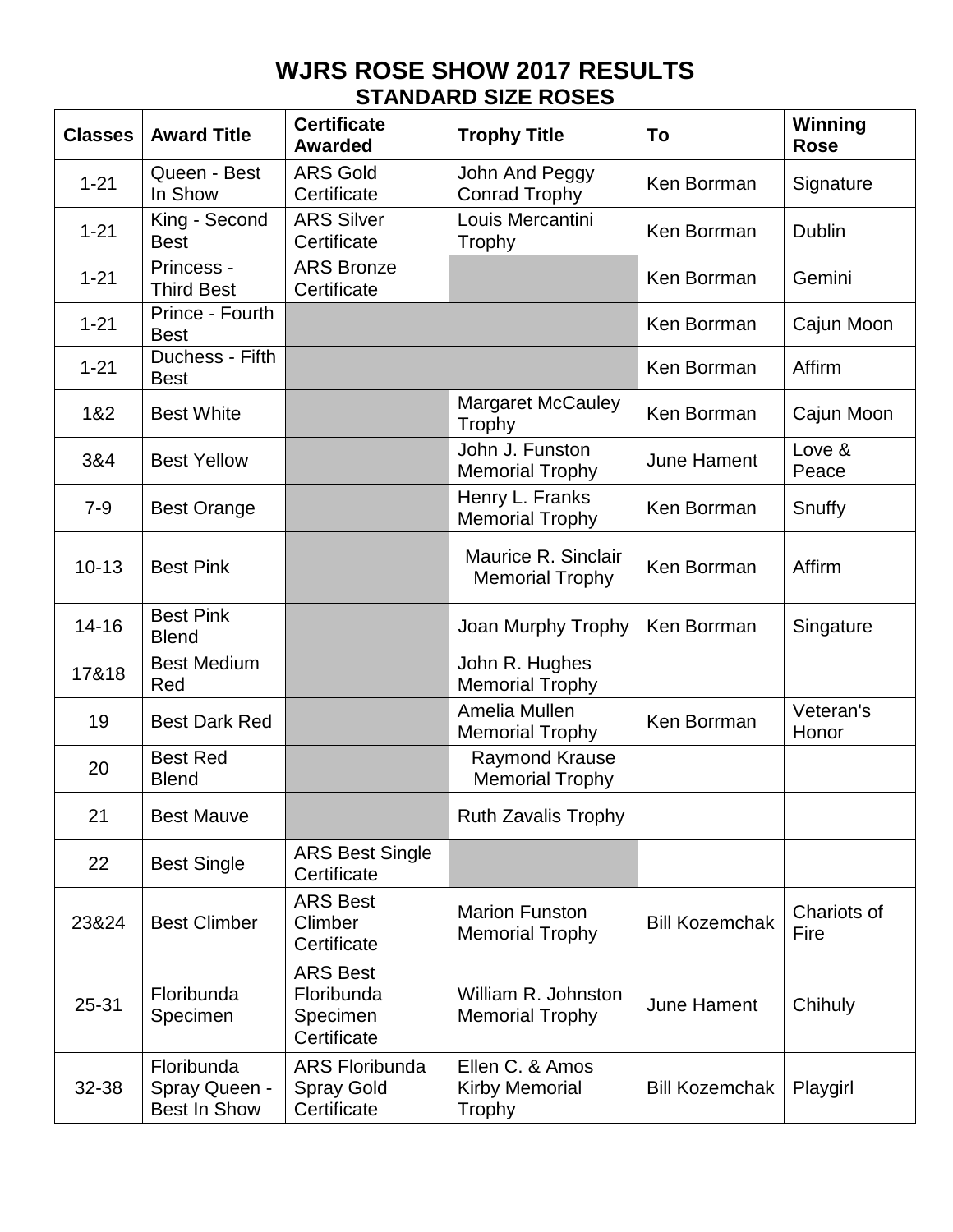| 32-38       | King-Second<br><b>Best</b>            | <b>ARS Floribunda</b><br><b>Spray Silver</b><br>Certificate |                                                          | <b>Bill Kozemchak</b> | Orchid<br>Romance        |
|-------------|---------------------------------------|-------------------------------------------------------------|----------------------------------------------------------|-----------------------|--------------------------|
| 32-38       | Princess -<br><b>Third Best</b>       | <b>ARS Floribunda</b><br><b>Spray Bronze</b><br>Certificate |                                                          | <b>Bill Kozemchak</b> | Ebb Tide                 |
| 39          | <b>Hybrid Tea</b><br>Spray            | <b>ARS Best Hybrid</b><br>Tea Spray<br>Certificate          | Phyllis & Richard A.<br>Nipe Memorial<br>Trophy          |                       |                          |
| 40          | Grandiflora<br>Spray                  | <b>ARS Best</b><br>Grandiflora<br><b>Spray Certificate</b>  | <b>Green Thumb</b><br>Trophy                             |                       |                          |
| 41-45       | <b>Best Old</b><br><b>Garden Rose</b> | <b>ARS Dowager</b><br>Queen<br>Certificate                  | T.& M. Saidman<br>Trophy                                 | <b>Bill Kozemchak</b> | Yolande<br>Pearagon      |
| 46-48       | <b>Best Victorian</b><br>Rose         | <b>ARS Victorian</b><br><b>Rose Certificate</b>             | <b>Trustees' Perpetual</b>                               | n/a                   |                          |
| 49          | <b>Best Species</b><br>Rose           | <b>ARS Genesis</b><br>Certificate                           |                                                          | <b>Gus Banks</b>      | R. Gallice<br>Versicolor |
| 50          | <b>Best Polyantha</b>                 | <b>ARS Best</b><br>Polyantha Spray<br>Certificate           |                                                          | <b>Bill Kozemchak</b> | Verdun                   |
| 51&52       | <b>Best Classic</b><br>Shrub          | <b>ARS Best Classic</b><br><b>Shrub Certificate</b>         |                                                          | <b>Gus Banks</b>      | Dortmund                 |
| 53-56       | <b>Best Modern</b><br>Shrub           | <b>ARS Best</b><br>Modern Shrub<br>Certificate              | Shaughnessy<br>Trophy                                    | <b>Bill Kozemchak</b> | <b>Flower Girl</b>       |
| 57-63       | <b>Best Open</b><br><b>Bloom</b>      | <b>ARS Best Open</b><br><b>Bloom Certificate</b>            | Lester J. Stephens<br>Trophy                             | <b>Bill Kozemchak</b> | <b>Dick Clark</b>        |
| 64          | <b>Best Organic</b>                   | Certificate of<br>Merit                                     | <b>WJRS Organic</b><br>Trophy                            | Len Oman              | Antique 89               |
| 65 &<br>140 | Friendship                            | Certificate of<br><b>Merit</b>                              | Samuel H. Olson<br>Trophy<br>(Best of Class 65 &<br>140) |                       |                          |
| $1 - 64$    | Highest In<br>Sweepstakes             | <b>ARS</b><br><b>Sweepstakes</b><br>Certificate             | <b>Schettler Mentel</b><br>Trophy                        |                       |                          |
| $1 - 64$    | Second In<br>Sweepstakes              | Certificate of<br>Merit                                     |                                                          |                       |                          |
| $1 - 64$    | Third In<br><b>Sweepstakes</b>        | Certificate of<br>Merit                                     |                                                          |                       |                          |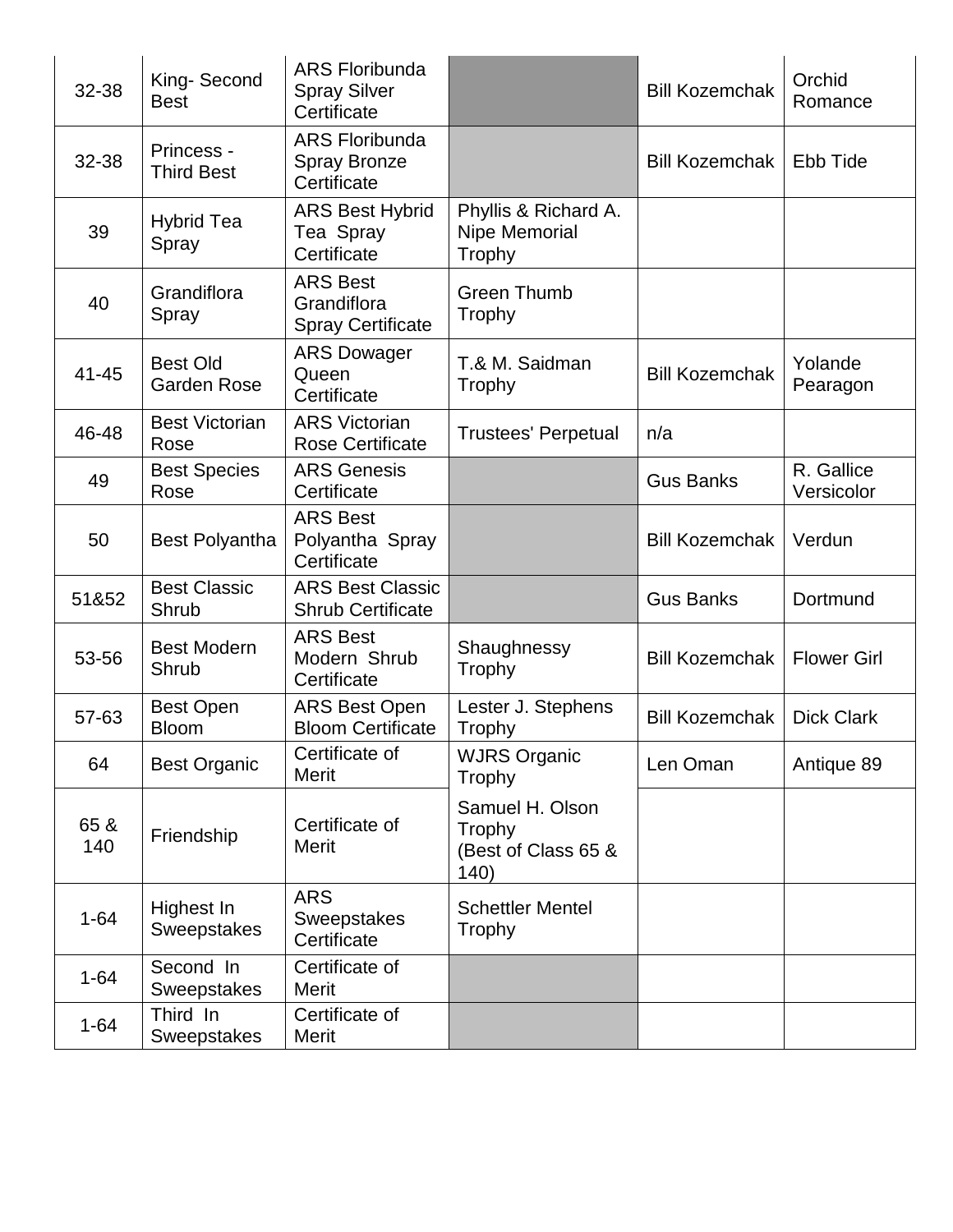| <b>CHALLENGE CLASSES</b> |                                                                                   |                                                 |                                              |                       |                                                                             |
|--------------------------|-----------------------------------------------------------------------------------|-------------------------------------------------|----------------------------------------------|-----------------------|-----------------------------------------------------------------------------|
| <b>Classes</b>           | <b>Award Title</b>                                                                | <b>Certificate</b><br><b>Awarded</b>            | <b>Trophy Title</b>                          |                       |                                                                             |
| 66                       | Rose in a<br><b>Bowl: Hybrid</b><br>Tea &<br>Grandiflora                          | <b>ARS Best Rose</b><br><b>Bowl Certificate</b> | <b>Dorothea Franks</b><br>Trophy (Best of    | <b>Gus Banks</b>      | Mile Hardy                                                                  |
| 67                       | Rose in a<br>Bowl: Any<br><b>Variety OGR</b>                                      | <b>ARS Best Rose</b><br><b>Bowl Certificate</b> | <b>Classes 65-66)</b>                        |                       |                                                                             |
| 68                       | Two Exhibition<br>Blooms: Hi-<br>Low<br>Combination                               | <b>ARS Hi Low</b><br>Certificate                | Robert & Rose<br><b>Schwarzkopf Trophy</b>   |                       |                                                                             |
| 69                       | <b>Two Exhibition</b><br><b>Blooms: Best</b><br>Red & White<br>Comb.              | Ceritifcate of<br><b>Merit</b>                  | James T. Connor<br>Memorial<br>Trophy        | <b>Bill Kozemchak</b> | Grand<br>Amore, Pope<br>John Paul II                                        |
| 70                       | <b>Three</b><br>Exhibition<br><b>Blooms: Three</b><br>Of A Kind                   | Certificate of<br><b>Merit</b>                  | Consulting<br>Rosarians' Trophy              | <b>Bill Kozemchak</b> | <b>Grand Amore</b>                                                          |
| 71                       | <b>Three</b><br>Exhibition<br>Blooms HT,<br>Each A<br><b>Different</b><br>Variety | Certificate of<br><b>Merit</b>                  | <b>Triple Crown Trophy</b>                   | <b>Bill Kozemchak</b> | Marilyn<br>Monroe,<br>Christopher<br>Columbus,<br><b>Tahitian</b><br>Sunset |
| 72                       | <b>Three</b><br>Grandifloras, 1<br>or more<br>varieties                           | Certificate of<br><b>Merit</b>                  | Joseph D. Laughrey<br><b>Memorial Trophy</b> | <b>Bill Kozemchak</b> | Honey Dijon-<br>2, Love                                                     |
| 73                       | Three<br><b>Exhibition</b><br>Blooms, 1<br>Variety, 3<br><b>Stages</b>            | Certificate of<br><b>Merit</b>                  | Heritage Bank<br>Trophy                      | <b>Bill Kozemchak</b> | Christopher<br>Columbus                                                     |
| 74                       | English Box:<br>Hybrid Tea &<br>Grandiflora                                       | <b>ARS English Box</b><br>Certificate           | <b>Peggy Morris</b><br>Memorial              |                       |                                                                             |
| 75                       | English Box:<br>Floribunda &<br>Shrub                                             | <b>ARS English Box</b><br>Certificate           | Trophy (Best of<br><b>Classes 73-74)</b>     |                       |                                                                             |
| 76                       | <b>Three</b><br><b>Exhibition</b><br>Floribunda<br><b>Sprays</b>                  | Certificate of<br><b>Merit</b>                  |                                              | <b>Bill Kozemchak</b> | Lavaglut                                                                    |
| 77                       | <b>Three</b><br><b>Exhibition</b><br><b>Shrub Sprays</b>                          | Certificate of<br><b>Merit</b>                  | <b>Nellie Sinclair</b><br>Trophy             | <b>Bill Kozemchak</b> | Golden Zest,<br>Carding Mill,<br>Molineaux                                  |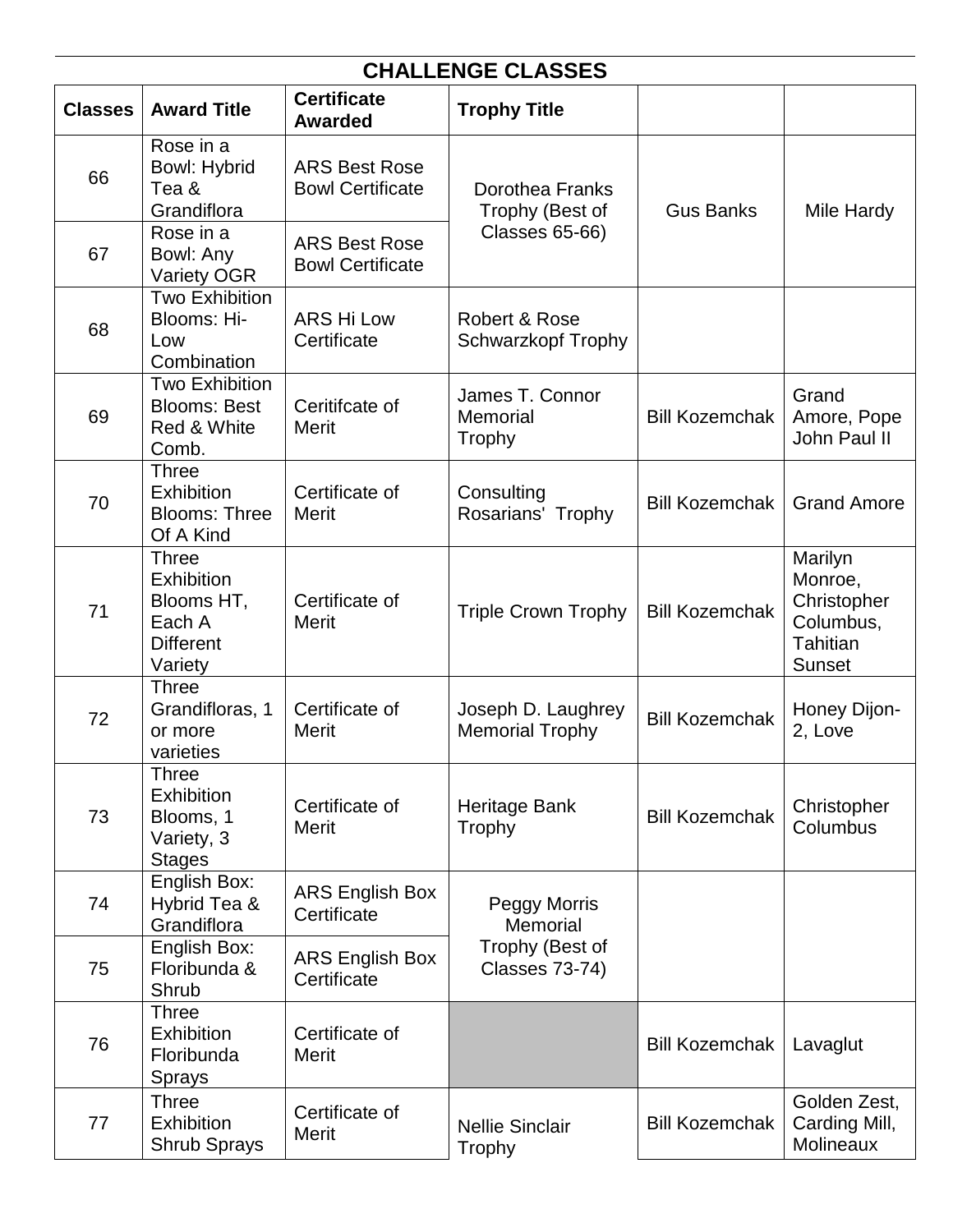| 78 | <b>Best</b><br>Fragrance    | <b>ARS Best</b><br>Fragrance<br>Certificate | Gary & Bonnie<br>Nichols Trophy                | Len Oman                 | Amanda<br>Patenotte      |
|----|-----------------------------|---------------------------------------------|------------------------------------------------|--------------------------|--------------------------|
| 79 | <b>Best Small</b><br>Garden | Certificate of<br>Merit                     | <b>WJRS Best Small</b><br><b>Garden Trophy</b> | <b>Barbara</b><br>Weaver | Our Lady of<br>Guadelupe |
| 80 | <b>Best Seedling</b>        | <b>ARS Best</b><br>Seedling<br>Certificate  |                                                |                          |                          |

#### **MINIATURE ROSES**

| <b>Classes</b> | <b>Award Title</b>                                       | <b>Certificate</b><br><b>Awarded</b>               | <b>Trophy Title</b>                          | To                    | Winning<br><b>Rose</b>       |
|----------------|----------------------------------------------------------|----------------------------------------------------|----------------------------------------------|-----------------------|------------------------------|
| 101-108        | Miniature<br>Queen Best<br>Miniature                     | <b>ARS Gold</b><br>Certificate                     | <b>Edward G. Durner</b><br>Trophy            | Margaret<br>Gandolfo  | Soroptimist<br>International |
| 101-108        | Miniature King<br><b>Second Best</b><br>Mini             | <b>ARS Silver</b><br>Certificate                   |                                              | <b>Bill Kozemchak</b> | Luis<br>Desamero             |
| 101-108        | <b>Miniature</b><br>Princess -<br><b>Third Best Mini</b> | <b>ARS Bronze</b><br>Certificate                   |                                              | <b>Terry Palise</b>   | Joy                          |
| 101-108        | Miniature<br>Prince - 4th<br><b>Best Mini</b>            | Certificate of<br><b>Merit</b>                     |                                              | <b>Bill Kozemchak</b> | This is the<br>Day           |
| 101-108        | Miniature<br>Duchess - 5th<br><b>Best Mini</b>           | Certificate of<br><b>Merit</b>                     |                                              | <b>Bill Kozemchak</b> | <b>Bees Knees</b>            |
| 109            | <b>Best Single</b><br>Mini                               | <b>ARS Best Single</b><br>Miniature<br>Certificate |                                              | <b>Bill Kozemchak</b> | Peggy T.                     |
| 110            | <b>Best Mini</b><br>Climber                              | Certificate of<br>Merit                            |                                              | <b>Bill Kozemchak</b> | <b>Irish</b><br>Heartbreaker |
| 111-117        | <b>Best Miniature</b><br>Spray                           | <b>ARS Best</b><br>Miniature Spray<br>Certificate  | Craig J. Turnbull<br><b>Challenge Trophy</b> | Margaret<br>Gandolfo  | Gourmet<br>Popcorn           |

**MINIFLORA ROSES**

| <b>Classes</b> | <b>Award Title</b>                            | <b>Certificate</b><br><b>Awarded</b> | <b>Trophy Title</b>                              | To                    | Winning<br><b>Rose</b>   |
|----------------|-----------------------------------------------|--------------------------------------|--------------------------------------------------|-----------------------|--------------------------|
| 118-124        | Miniflora<br>Queen Best<br>Miniflora          | <b>ARS Gold</b><br>Certificate       | Jeanne L. Hanson-<br><b>Hill Memorial Trophy</b> | Ken Borrman           | <b>First Choice</b>      |
| 118-124        | Miniflora King<br><b>Second Best</b><br>MF    | <b>ARS Silver</b><br>Certificate     |                                                  | <b>Bill Kozemchak</b> | <b>Baldo</b><br>Villegas |
| 118-124        | Miniflora<br>Princess - 3rd<br><b>Best MF</b> | <b>ARS Bronze</b><br>Certificate     |                                                  | Ken Borrman           | Showstopper              |
| 118-124        | Miniflora<br>Prince - 4th                     | Certificate of<br><b>Merit</b>       |                                                  |                       |                          |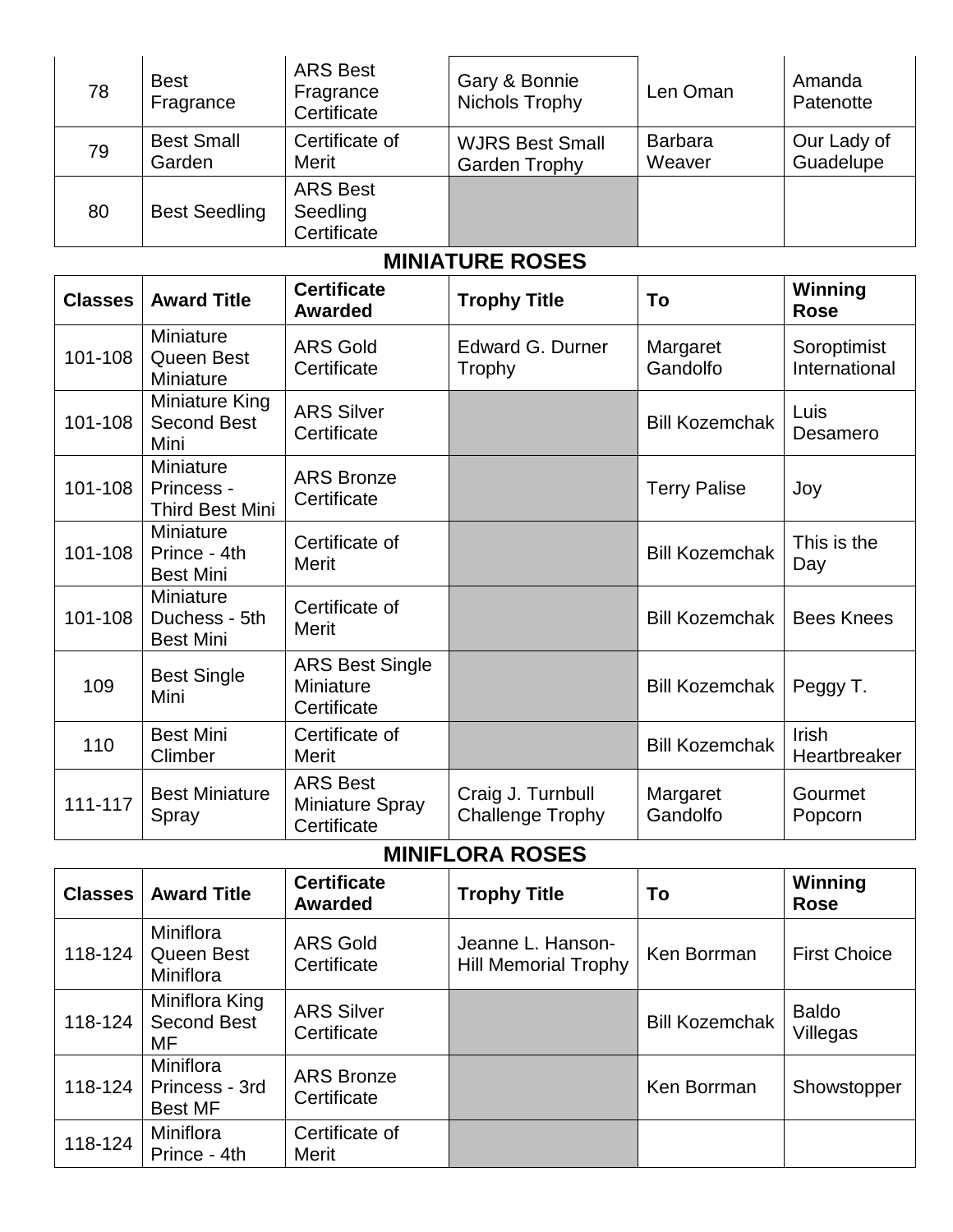|         | <b>Best MF</b>                               |                                                   |                                                          |                       |                  |
|---------|----------------------------------------------|---------------------------------------------------|----------------------------------------------------------|-----------------------|------------------|
| 118-124 | Miniflora<br>Duchess - 5th<br><b>Best MF</b> | Certificate of<br>Merit                           |                                                          |                       |                  |
| 125-131 | <b>Best Miniflora</b><br>Spray               | <b>ARS Best</b><br>Miniflora Spray<br>Certificate |                                                          | <b>Bill Kozemchak</b> | Ingrid           |
| 139     | Organic<br>(Miniature or<br>Miniflora)       | Certificate of<br>Merit                           |                                                          |                       |                  |
| 140     | Friendship                                   | Certificate of<br>Merit                           | Samuel H. Olson<br>Trophy<br>(Best of Class 65 &<br>140) | June Hament           | High<br>Ambition |

## **MINI & MINIFLORA ROSES**

| <b>Classes</b> | <b>Award Title</b>                                 | <b>Certificate</b><br><b>Awarded</b>              | <b>Trophy Title</b>                             | To               | Winning<br><b>Rose</b> |
|----------------|----------------------------------------------------|---------------------------------------------------|-------------------------------------------------|------------------|------------------------|
| 132-138        | <b>Best Miniature</b><br>& Miniflora<br>Open Bloom | <b>ARS Miniature</b><br>Open Bloom<br>Certificate | Ernie & Diane<br>Szilagyi Trophy                | <b>Gus Banks</b> | Luis<br>Desamero       |
| 101-138        | Highest<br>Sweepstakes                             | <b>ARS Sweepstake</b><br>Certificate              | <b>Jolly Miniature</b><br>Sweepstakes<br>Trophy |                  |                        |
| 101-138        | 2nd<br>Sweepstakes                                 | Certificate of<br><b>Merit</b>                    |                                                 |                  |                        |
| 101-138        | 3rd<br><b>Sweepstakes</b>                          | Certificate of<br>Merit                           |                                                 |                  |                        |

#### **CHALLENGE CLASSES**

| <b>Classes</b> | <b>Award Title</b>                                | <b>Certificate</b><br><b>Awarded</b>                           | <b>Trophy Title</b>                                | To | Winning<br><b>Rose/Trophy</b> |
|----------------|---------------------------------------------------|----------------------------------------------------------------|----------------------------------------------------|----|-------------------------------|
| 150            | Miniature Rose<br>In The Bowl                     | <b>ARS Miniature</b><br>Rose In The<br><b>Bowl Certificate</b> | Laura Costa Trophy                                 |    |                               |
| 151            | Miniflora Rose<br>In The Bowl                     | <b>ARS Miniflora</b><br>Rose In The<br><b>Bowl Certificate</b> |                                                    |    |                               |
| 152            | Mini English<br><b>Box</b>                        | <b>ARS Miniature</b><br>English Box<br>Certificate             | <b>WJRS Miniature</b><br><b>English Box Trophy</b> |    |                               |
| 153            | Miniflora<br>English Box                          | <b>ARS Miniflora</b><br>English Box<br>Certificate             |                                                    |    |                               |
| 154            | Miniature or<br>Miniflora<br><b>Picture Frame</b> | Certificate of<br>Merit                                        | Nor'East Mini<br>Trophy                            |    |                               |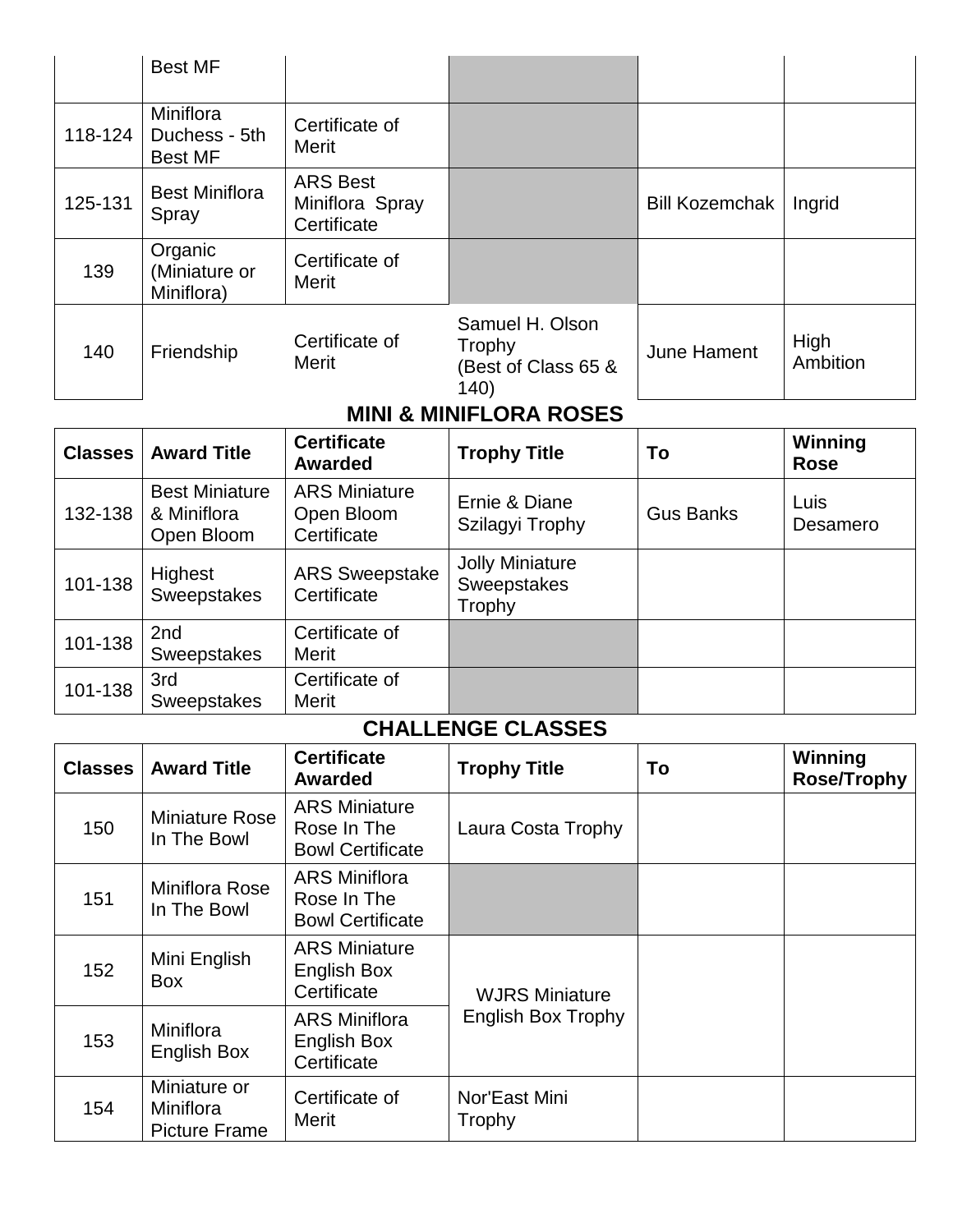| 155 | Three Exhi.<br>Blooms - 1<br>variety - Mini<br>or MF                      | Certificate of<br>Merit | <b>WJRS Member</b>                                        |  |
|-----|---------------------------------------------------------------------------|-------------------------|-----------------------------------------------------------|--|
| 156 | Three<br><b>Exhibition</b><br>Blooms - 3<br><b>Different</b><br>Varieties | Certificate of<br>Merit | Perpetual<br><b>Challenge Trophy</b>                      |  |
| 157 | Three Mini/MF<br>Sprays - 3<br>Varieties                                  | Certificate of<br>Merit | V.J. Landscaping II<br>Trophy                             |  |
| 158 | <b>Artist's Palette</b>                                                   | Certificate of<br>Merit |                                                           |  |
| 159 | Friendship<br>(Miniature or<br>Miniflora)                                 | Certificate of<br>Merit | Samuel H. Olson<br>Trophy<br>(Best of Class (80 &<br>159) |  |

| <b>SPECIAL CLASSES</b> |
|------------------------|
|                        |

| <b>Classes</b> | <b>Award Title</b>          | <b>Certificate</b><br>Awarded | <b>Trophy Title</b> | To           | Winning<br><b>Rose</b> |
|----------------|-----------------------------|-------------------------------|---------------------|--------------|------------------------|
| 200            | <b>Best Novice</b><br>Class | <b>ARS Certificate</b>        |                     |              |                        |
| 201            | Judges' Class               | <b>ARS Certificate</b>        | Keepie Trophy       | Pat Lawrence | <b>Dainty Bess</b>     |
|                |                             | $\sim$                        | .                   |              |                        |

# **Rose Arrangement Division**

| <b>Class</b> | Category<br>Desc.                             | <b>Rosette</b>                   | <b>Trophy Title</b>                         | To                        | Winning<br><b>Roses</b>   |
|--------------|-----------------------------------------------|----------------------------------|---------------------------------------------|---------------------------|---------------------------|
| Class 1      | Chardonnay<br>from<br>Burgundy,<br>France     | <b>ARS Royalty</b><br>Award      |                                             | <b>Diantha</b><br>Rodgers | Julia Child,<br>Zeus      |
| Class 2      | Kira sake from<br>Niigata, Japan              | <b>ARS Oriental</b><br>Award     | Jean Shipley<br><b>Oriental Trophy</b>      | Sachiko<br>Yamamoto       | Colorific                 |
| Class 3      | <b>Riesling from</b><br>Germany               | <b>ARS Artist Award</b>          | <b>Myrtle Krause</b><br>Trophy              | <b>Cathy Button</b>       | Europeana                 |
| Class 4      | Shiraz from<br>Australia                      | <b>Duke</b>                      | <b>WJRS Traveling</b><br>Trophy             | <b>Cathy Button</b>       | Double<br>Knockout        |
| Class 5      | Zinfindel from<br>California                  | <b>ARS Mini Artist</b><br>Award  |                                             | <b>Curtis Aumiller</b>    | Whimsey                   |
| Class 6      | Pinot Grigio<br>from Italy                    | <b>ARS Mini Royalty</b><br>Award |                                             | <b>Terry Palise</b>       | Irresistable,<br>Linville |
| Class 7      | Sake from<br>Yamagata<br>Prefecture,<br>Japan | <b>ARS Mini</b><br>Oriental      |                                             | <b>Cathy Button</b>       | <b>Texas</b>              |
|              | <b>Best</b><br>Mini/Miniflora<br>Arrangement  |                                  | Rose Schwartzkopf<br><b>Memorial Trophy</b> |                           |                           |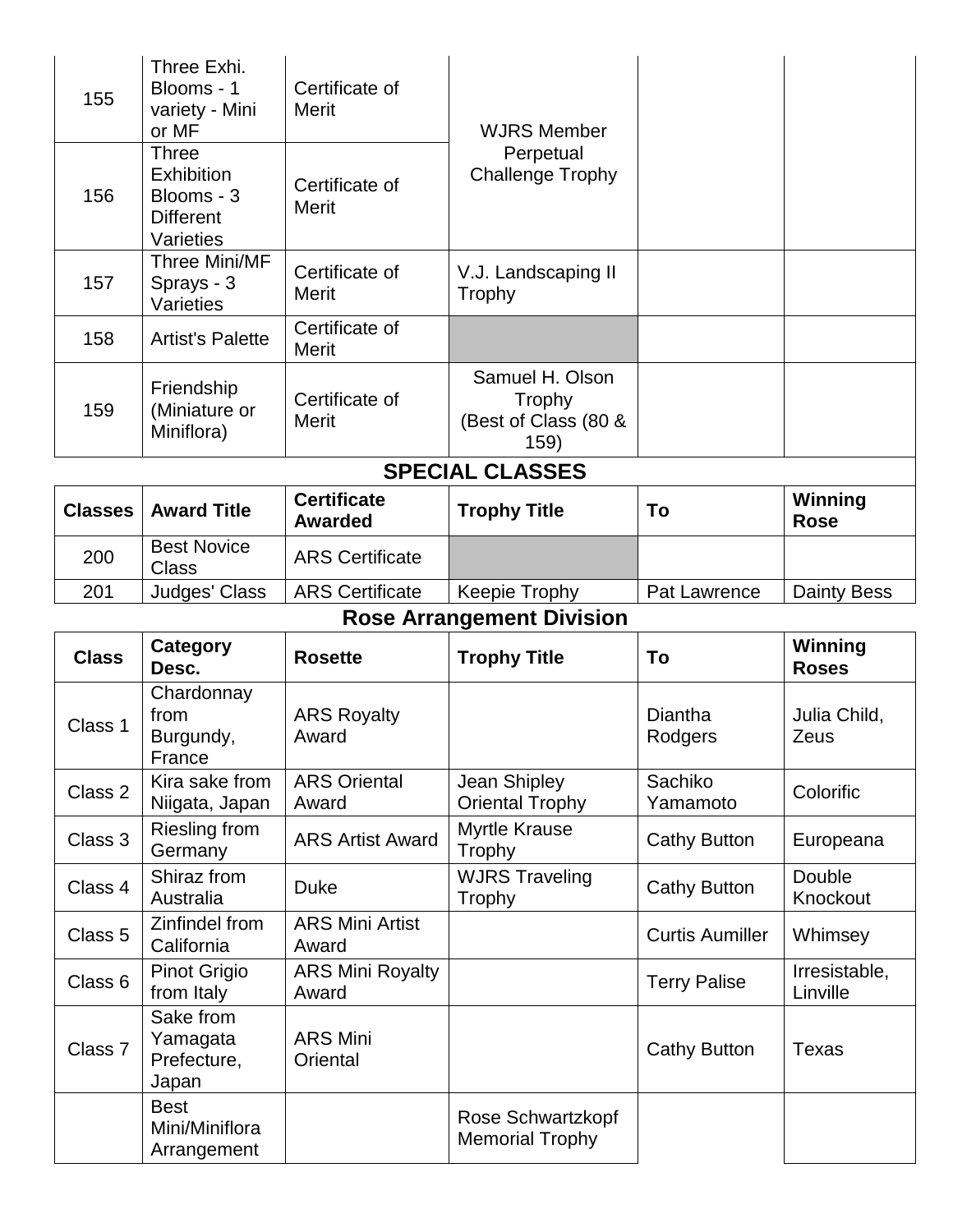| Saidman<br>Sweepstakes                                         |                      | Sweepstakes<br>Trophy  | <b>Cathy Button</b>                        |                              |
|----------------------------------------------------------------|----------------------|------------------------|--------------------------------------------|------------------------------|
| <b>ARS</b>                                                     |                      |                        |                                            |                              |
| <b>Certificates</b>                                            |                      |                        |                                            |                              |
| <b>Award Title</b>                                             | To                   | <b>Class</b>           | Winning<br><b>Roses</b>                    |                              |
| <b>ARS Gold</b><br>Arrangement<br>Certificate                  |                      |                        |                                            |                              |
| <b>ARS Silver</b><br>Arrangement<br>Certificate                |                      |                        |                                            |                              |
| <b>ARS Bronze</b><br>Arrangement<br>Certificate                |                      |                        |                                            |                              |
| <b>ARS Mini Gold</b><br>Arrangement<br>Certificate             |                      |                        |                                            |                              |
| <b>ARS Mini</b><br>Silver<br>Arrangement<br>Certificate        |                      |                        |                                            |                              |
| <b>ARS Mini</b><br><b>Bronze</b><br>Arrangement<br>Certificate |                      |                        |                                            |                              |
| <b>Design</b><br><b>Classes</b>                                | <b>Total Entries</b> | <b>FIRST Place</b>     | Trophy                                     | Certificate                  |
| Class 1<br>Golden<br>Gazebo                                    | $\overline{2}$       | Diantha Rodgers        | <b>Estelle Amann</b><br>Memorial<br>Trophy | <b>NA</b>                    |
| Class 2 Ruby<br><b>Temples</b>                                 | 3                    | Sachiko Yamamoto       | Jean Shipley<br>Oriental                   | <b>NA</b>                    |
| Class 3<br>Emerald<br><b>Meadows</b>                           | 3                    | <b>Cathy Button</b>    | <b>Myrtle Krause</b><br><b>Trophy Gold</b> | Gold<br>Certficate           |
| Class 4 Apricot<br><b>Sunset</b>                               | 3                    | <b>Cathy Button</b>    | Court of<br>Etiquette                      | Silver<br>Certificate        |
| Class 5<br>Magenta<br>Landscapes                               | 3                    | <b>Curtis Aumiller</b> | Vida M Heisler                             | <b>Bronze</b><br>Certificate |
| Class 6 Ivory<br><b>Bouquets</b>                               | 3                    | <b>Terry Palise</b>    | Keepie Trophy                              | Silver<br>Certificate        |
| Class 7 Coral<br>Pagodas                                       | 3                    | <b>Cathy Button</b>    | Keepie Trophy                              | Gold<br>Certficate           |